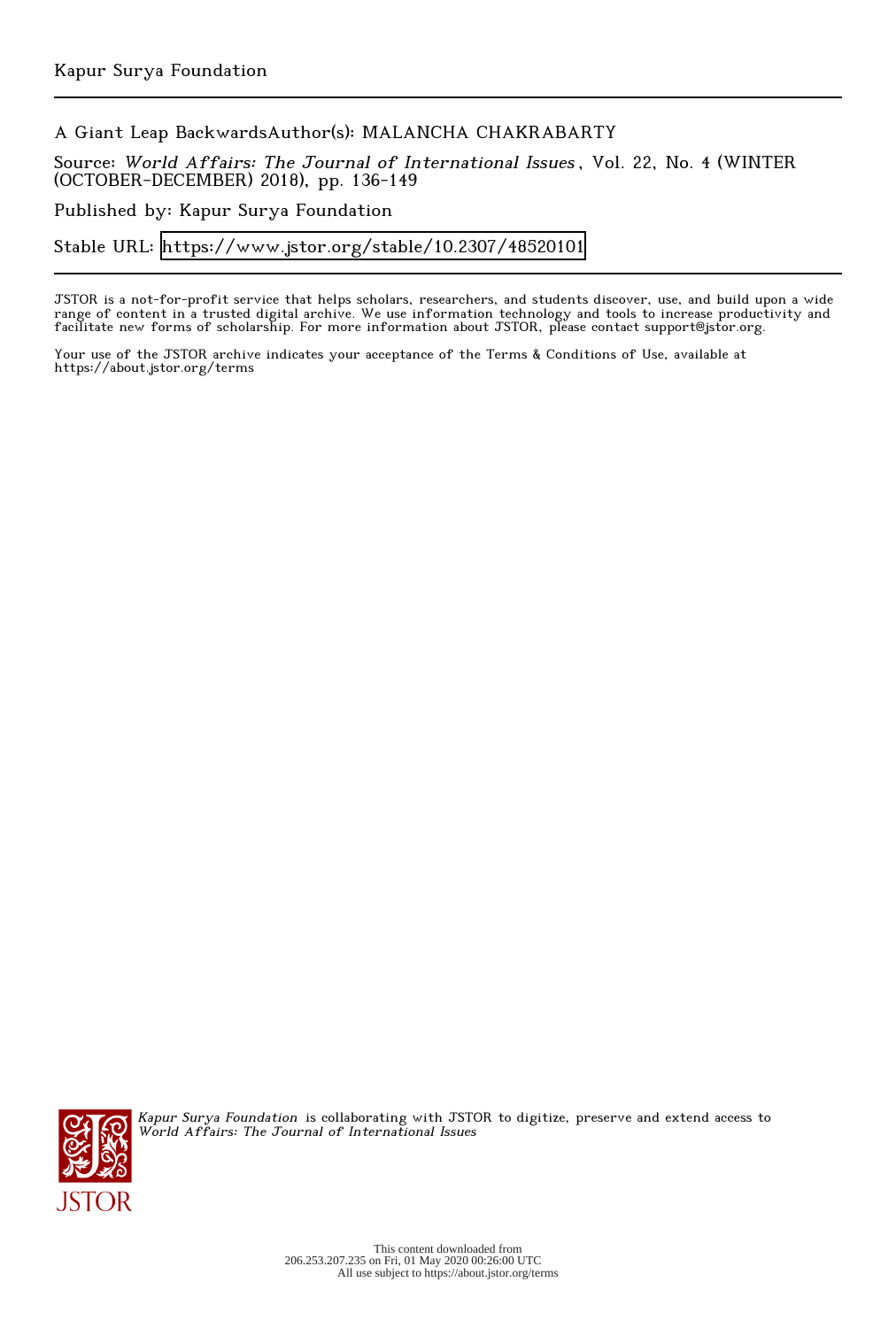# A GIANT LEAP BACKWARDS

## IS THE ZERO HUNGER GOAL ACHIEVABLE?

*In 2015, there was optimism about the eradication of hunger as most countries had met the Millennium Development Goal of halving the proportion of hungry persons. However, within three years, the number of undernourished people has increased and the world is witnessing a re-emergence of this issue. This article critically reviews the literature on famines and concludes that*  regarding famines as war crimes is justified in countries where there has *been a systematic effort to deny food to the civilian population. Two main*  reasons behind the increase in global hunger are conflicts and climate induced *droughts in vulnerable regions. Therefore, the Zero Hunger Goal cannot be met without the achievement of Sustainable Development Goals 13 (Climate Action) and 16 (Peace and Justice).*

#### MALANCHA CHAKRABARTY

#### INTRODUCTION

The year 2015 was one of celebration and optimism. About 72 developing<br>countries out of 129 met the Millennium Development Goal (MDG)<br>1c target of halving the proportion of hungry persons and the absolute<br>number of underno countries out of 129 met the Millennium Development Goal (MDG) 1c target of halving the proportion of hungry persons and the absolute number of undernourished persons declined from 1,010.6 million in 1990– 92 to 794.6 million in 2014–16—a reduction of about 21.4 per cent. (Food and Agriculture Organisation, International Fund for Agricultural Development and World Food Programme, *The State of Food Insecurity in the World: Meeting the 2015 International Hunger Targets and Taking Stock of the Uneven Progress*,

136 WORLD AFFAIRS WINTER 2018 (OCTOBER – DECEMBER) VOL 22 NO 4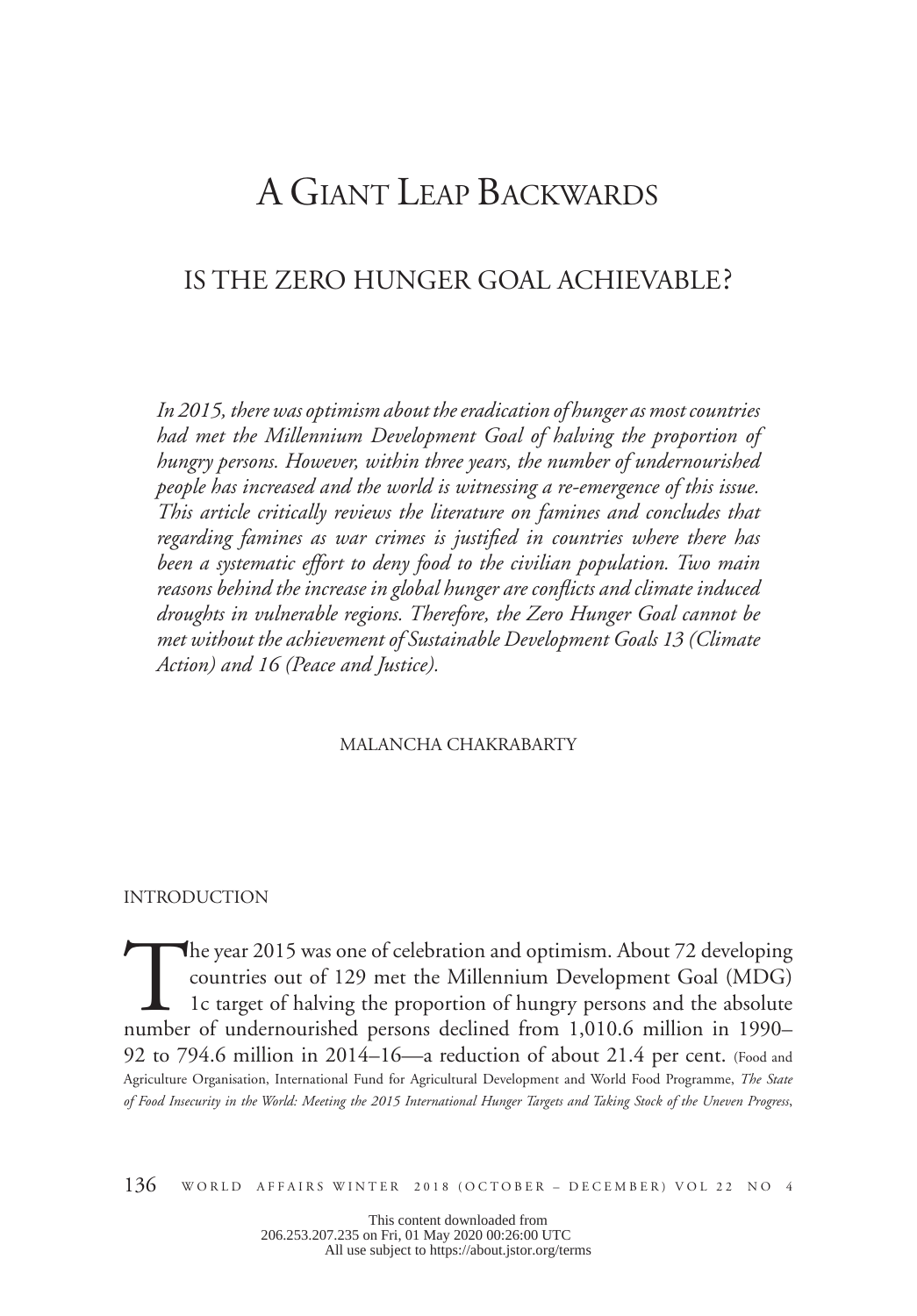2015, online at http://www.fao.org) This substantial progress in fighting hunger was in the backdrop of global economic recessions in the 1990s and again in 2008, volatile commodity prices, high food and energy prices and a 1.9 billion increase in the world population. Stable political conditions, inclusive economic growth and social protection systems targeted at vulnerable population groups were the main reasons behind the sustained decline in under-nutrition. The remarkable progress in reducing hunger over the past 25 years brought hopes of a complete eradication of hunger by 2030.

"The near achievement of the Millennium Development Goals' hunger targets shows us that we can indeed eliminate the scourge of hunger in our lifetime. We must be the Zero Hunger Generation. That goal should be mainstreamed into all policy interventions and be at the heart of the new sustainable development agenda to be established this year". (World Food Programme, *World Hunger Falls to Under 800 Million, Eradication is Next Goal*, 27 May 2015, online at https://www.wfp.org)

Unfortunately, three years later the complete eradication of hunger by 2030 seems a distant goal. According to the United Nations' *Sustainable Development Goals Report 2018*, (online at https://unstats.un.org) after a period of sustained decline, the absolute number of undernourished persons increased from 777 million in 2015 to 815 million in 2016 and the percentage of the global population suffering from hunger increased to 11 per cent from 10.6 per cent. (*ibid*) Moreover, the reversal of the decline in hunger has been accompanied by a re-emergence of famines. By the late 1980s, episodes of mass starvation had declined and famine related deaths had also come down dramatically. However, the last couple of years have seen a resurgence of famines. In 2017, famine was declared in parts of South Sudan while northeast Nigeria, Somalia and Yemen experienced crisis-level food insecurity situations, with the potential to turn into famines. The number of people facing crisis level food insecurity (Integrated Phase Classification Phase 3+) was 17 million in Yemen, 5.1 million in northeast Nigeria, 4.9 million in South Sudan and 2.9 million in Somalia. (Food Security Information Network, *Global Report on Food Crisis*, March 2017, online at http://www.fsincop.net) Despite humanitarian assistance, the situation in these four countries has hardly improved.

The crisis in Yemen is the perfect example of a protracted manmade disaster. The war between forces loyal to the Saudi backed government of President Abdrabbuh Mansour Hadi and those allied to the Houthi rebel movement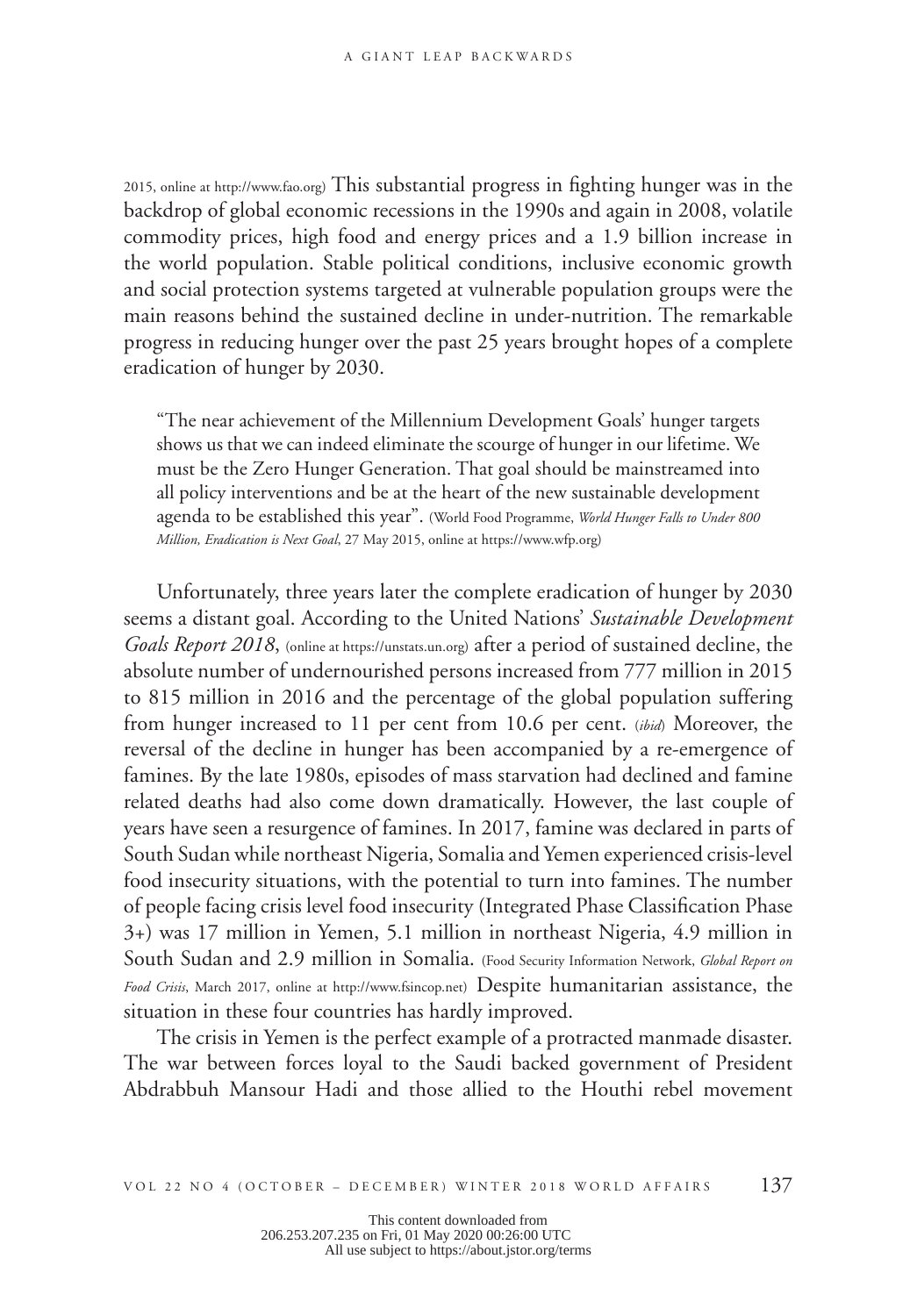is being pursued without any concern for the people. On the one hand, the Saudi-led coalition allies of Hadi have repeatedly hindered relief operations by bombing key ports and infrastructure. On the other, the Houthi rebels enforced a blockade in 2015 and systematically hampered the work of humanitarian relief agencies. Given that the country was already almost entirely dependent on food imports, the war has led to a total collapse in the supply and distribution of food. About 462,000 children under five years of age suffer from severely acute malnutrition and 3.3 million children and pregnant or nursing mothers are acutely malnourished. (Food Security Information Network, *ibid*) Similarly, the risk of famine continues to be very high in the Pibor and Kapoeta East regions of South Sudan. In Pibor, 24.3 per cent of households reported a Household Hunger Scale of six, signifying an extreme lack of food indicative of a catastrophe. (Famine Early Warning Systems Network, *South Sudan Food Security Outlook Update*, April 2018, online at http:// fews.net) Similarly, northeast Nigeria is facing an acute food crisis. About 20 per cent of the households in northern Adamawa, Borno and southeast Yobe state face emergency outcomes (Integrated Phase Classification Phase 4) because of restricted access to humanitarian assistance and loss of livelihoods. (Famine Early Warning Systems Network, *Nigeria Food Security Outlook Update*, May 2018, online at http://fews.net) It has also been estimated that about 1.88 million persons have been displaced in Adamawa, Bauchi, Borno, Gombe, Taraba and Yobe states. These people are heavily dependent on assistance as few livelihood opportunities are available to them. (*ibid*)

Somalia has a long history of conflicts, droughts and famines. The famine of 1991–92 led to the death of about 200,000 people and the majority were children. In 2011, the country witnessed the worst drought in 60 years in the Horn of Africa, which killed more than a quarter of a million people. In 2017, the country drifted back to famine like conditions after three successive years of drought. More than half of the country's population or about 6.7 million people are acutely food insecure. (Food and Agriculture Organisation, *Famine Response and Prevention: Northeast Nigeria, Somalia, South Sudan and Yemen*, May 2017, online at http://www.fao.org) The ongoing conflict between al-Shabab Islamist fighters and the government coupled with successive droughts have had severe consequences on child nutrition. According to the United Nations Children's Fund, about 1.4 million children are acutely malnourished in the country. (United Nations News Centre, *Somalia: 1.4 Million Children to Suffer Acute Malnutrition this Year: United Nations Agency*, 2017, online at https://news.un.org) There were hopes of recovery due to rainfall in the first half of the year and above average *gu* harvests.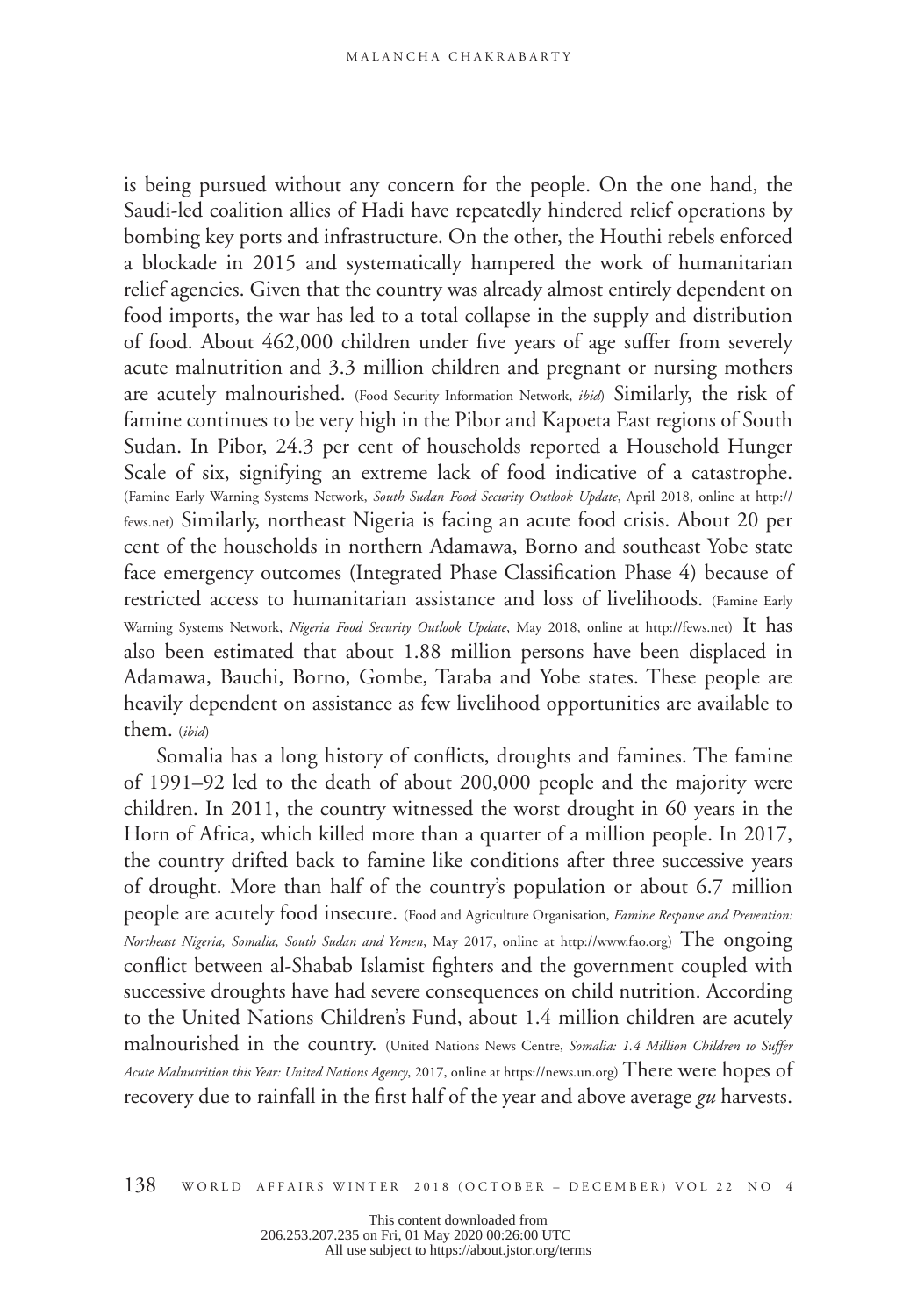However, some of the gains were mitigated by cyclone Sagar. The Baki, Lughaya and Zeylac districts of the Awdal region were the most severely affected by the cyclone. Flash and severe river flooding caused fatalities and mass displacement, aggravating the already fragile humanitarian situation. Moreover, heavy rains also damaged fishing boats, medical facilities, roads and water wells making relief operations even more difficult. About 168,000 Somalis have been directly affected and about 277 hectares of land have been destroyed in the affected villages. (United Nations Office for the Coordination of Humanitarian Affairs, *Somalia Humanitarian Bulletin*, May 2018, online at http://www.unocha.org)

In addition, a number of other states including nearly all of East Africa have been facing acute levels of food insecurity as well. On the one hand, recurrent droughts have severely impacted the ability of farmers and herders to produce food and feed livestock. On the other, raging conflicts have displaced a large number of people and further eroded their livelihoods. The droughts of 2016 and 2017 caused large-scale livestock deaths in southeast Ethiopia and about

800,000 persons have been displaced due to the conflict along the Somali-Oromia regional border. (Famine Early Warning Systems Network, *Ethiopia Food Security Alert*, March 2018, online at http://fews.net) Djibouti, another country in the Horn of Africa that suffers from chronic food deficit, has witnessed a further deterioration in the food security situation due to a series of droughts exacerbated by El Niño and raging conflicts that have led to an influx of  $22,000$  refugees from Ethiopia, Somalia and Yemen. The above average rainfall in the first half of

**Somalia in 2011 witnessed the worst drought in 60 years in the Horn of Africa, which killed more than a quarter of a million people. In 2017, the country drifted back to famine like conditions after three successive years of drought. More than half of the country's population or about 6.7 million people are acutely food insecure.**

2018 brought hopes of improvement but excessive rainfall and the consequent flash flooding caused deaths and washed away crops and shelters in some regions. Apart from East Africa, countries in Central and West Africa are also facing high levels of food insecurity. In the Central African Republic and Democratic Republic of the Congo, food insecurity has progressively deteriorated and conflict is the main driver. In the former, about two million people need urgent humanitarian assistance and the country is housing about 420,000 refugees, while in the latter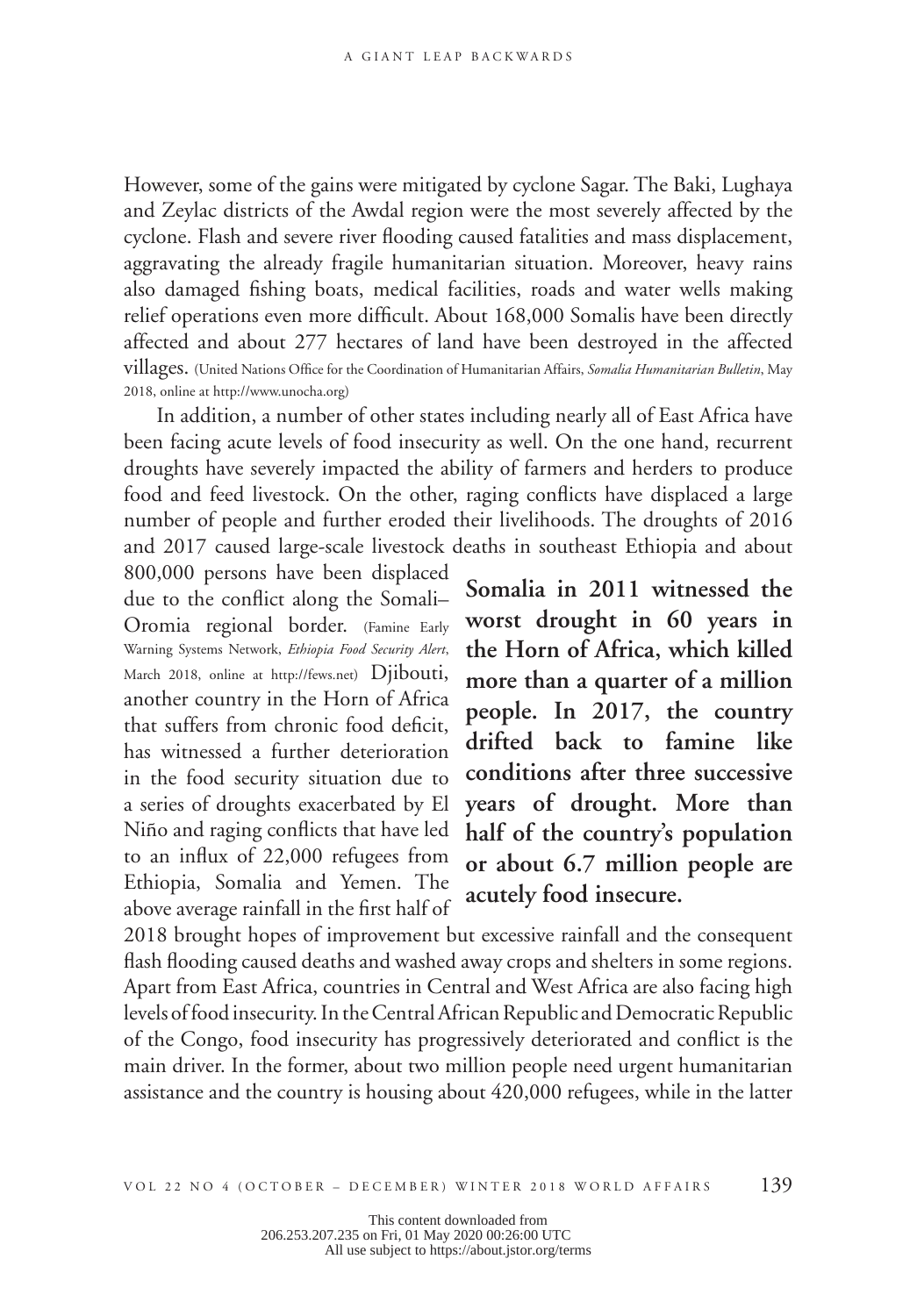the number of food insecure persons has swelled to 5.9 million.

Internally displaced persons and refugees are the worst off. The Islamist sect Boko Haram has intensified its attacks on civilians, which has caused large-scale displacement and massive destruction of agriculture, cross-border trade, food systems and livelihoods. About 8.2 million persons have become severely food insecure in Cameroon, Chad and Niger due to this crisis. The number of Nigerian refugees in these three countries is estimated at about 183,293. These vulnerable countries were already facing extreme poverty and recurrent droughts and the huge influx of refugees has put extreme pressure on them. Millions of people in southern Africa are also facing hunger because of the severe impacts of El Niño induced droughts in 2015–16. The production of staple cereals like maize fell drastically and its prices peaked. As a result, food assistance requirements in states like Lesotho, Madagascar, Malawi, Mozambique, Namibia and Zimbabwe has increased rapidly.

The situation in Afghanistan, Iraq, Syria and Haiti is no better. Insecurity and conflict led to the displacement of over 130,000 Afghanis while nearly 7,500 documented and 336,000 undocumented Afghan nationals returned to the country in 2018 from Iran and Pakistan. (Famine Early Warning Systems Network, *Afghanistan Food Security Outlook*, June 2018 to January 2019, online at http://fews.net) Poor rainfall in 2017 also led to a decline in the production of staple crops like wheat. In Iraq, the humanitarian situation has worsened since 2014. According to the *Global Report on Food Crisis*, (*ibid*) about 2.4 million people are food insecure and 1.5 million of them severely food insecure. As in other countries, the internally displaced persons in conflict affected areas and returnees in liberated areas are the most vulnerable. The Syrian conflict has already caused 280,000 deaths and unprecedented displacement in the neighbouring states of Egypt, Iraq, Jordan, Lebanon and Turkey. About seven million people are food insecure and another 2.7 million are at risk of food insecurity. The flow of Syrian refugees to neighbouring countries also has enormous economic and social impacts on host nations. Severe drought in 2015 and hurricane Matthew in 2016 had disastrous effects on agricultural production in Haiti. Crop production declined by more than 50 per cent and 1.5 million persons are currently facing severe food insecurity. (*ibid*) The Food and Agriculture Organisation's *Crop Prospects and Food Situation Report* (online at http://www.fao.org) states that about 39 countries globally are in need of external assistance. In a nutshell, food security is the greatest challenge before mankind.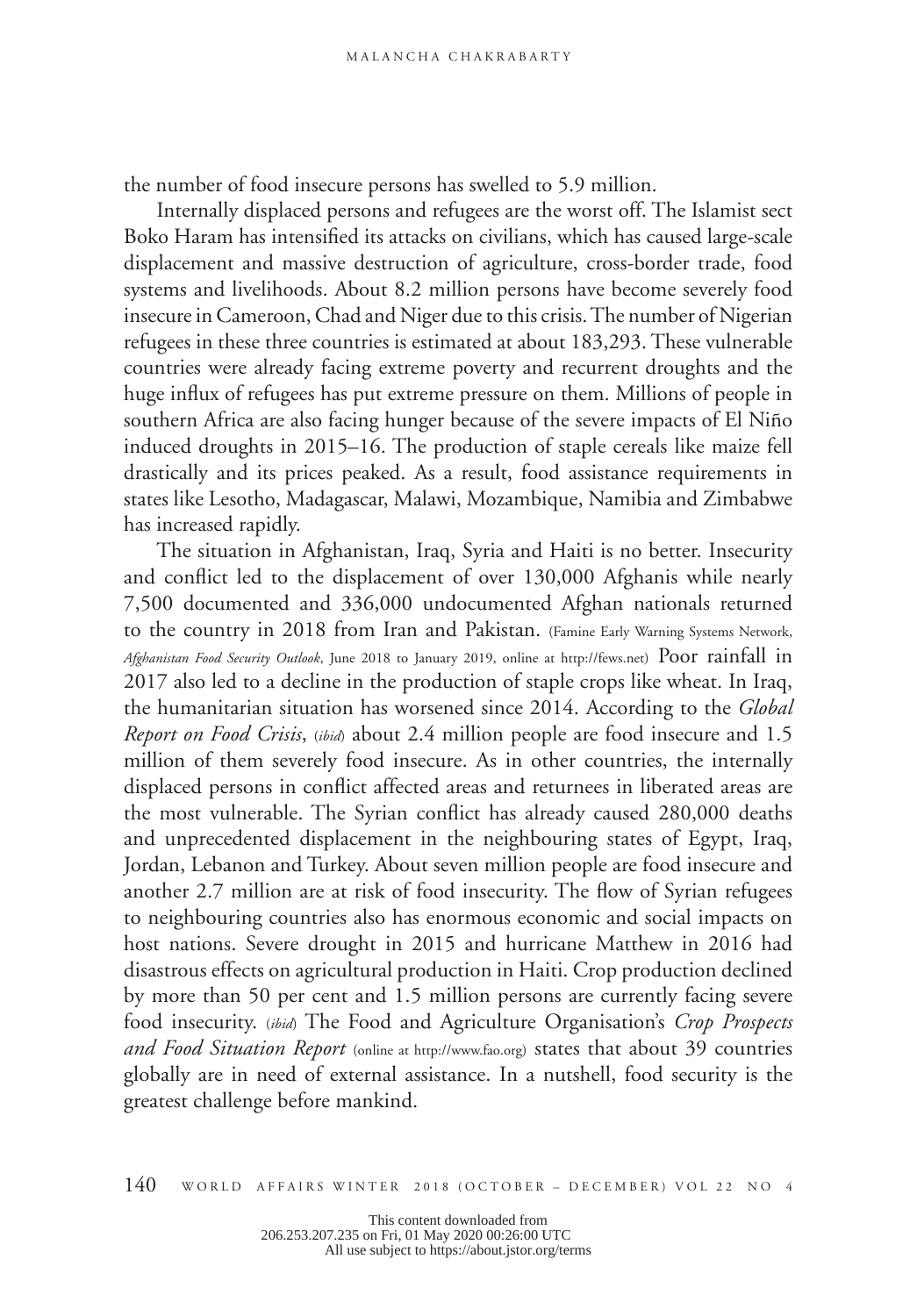The current rise in hunger must not be seen merely as a short-term departure from a secular decline in hunger. In fact, it poses serious challenges to the achievement of Sustainable Development Goals in general and the Zero Hunger Goal in particular. Acute food insecurity has lasting impacts on individuals, households and countries. The most severe and enduring affects are felt by children. Prenatal, postnatal and childhood malnutrition have long-term effects that cannot be reversed by adequate nutrition at later stages of life. According to a study by Janina R Galler and L Robert Barret, ("Children and Famine: Long Term Impact on Development", *Ambulatory Child Health*, vol7,

no2, 2001) malnutrition has a negative impact on cognitive and behavioural functioning throughout childhood and adolescence even after controlling for socioeconomic conditions and other factors. In another study, Stefan Dercon and Catherine Porter ("Live Aid Revisited: Long-Term Impacts of the 1984 Ethiopian Famine on Children", *Journal of European Economic Association*, vol12, no4, 2014) found that Ethiopian children aged 12–36 months at the peak of the 1984 famine were significantly shorter by at least five centimetres than their

The Syrian conflict has already **caused 280,000 deaths and unprecedented displacement in neighbouring states. About seven million people are food insecure and another 2.7 million are at risk of food insecurity.**  The flow of Syrian refugees to **neighbouring countries also has enormous economic and social impacts on host nations.**

older cohorts and other unaffected children. Thus, the current rise in food insecurity will impair the growth and development of the affected children for life. It is therefore imperative to dwell on the reasons behind the increase in global hunger and take swift action to avoid its dangerous impacts.

#### WHY THE INCREASE IN HUNGER?

This section examines whether existing literature on famines and associated food insecurity offers insights or policy conclusions for the current rise in global food insecurity. The earliest writings on famines were by Thomas R Malthus who argued that they were a natural consequence of excessive population growth and served to keep the carrying capacity of the Earth under check by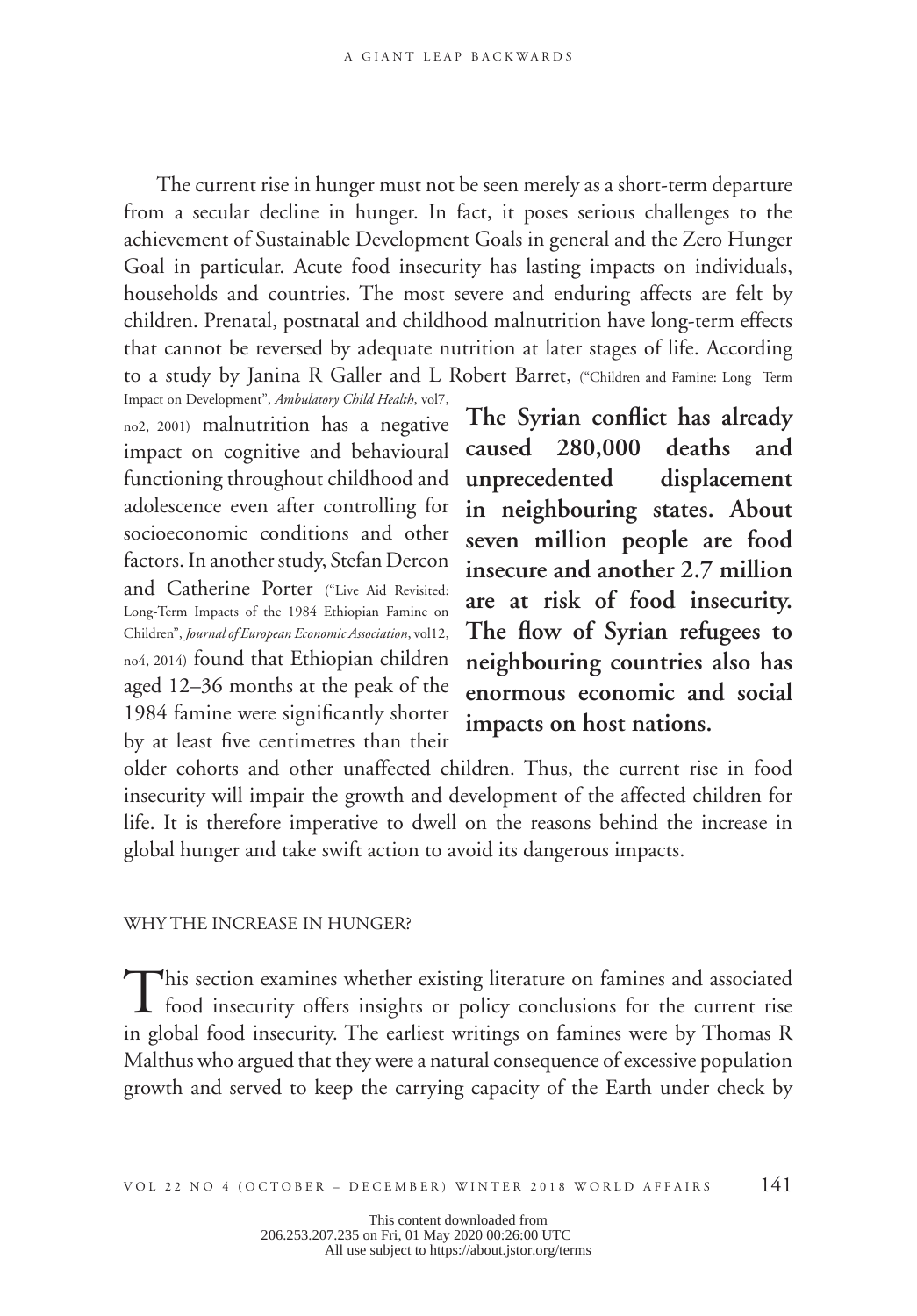reducing the population. Malthusian notions of food availability decline as a consequence of growing population were completely rejected by Amartya Sen in his groundbreaking work on famines. (*Poverty and Famines: An Essay on Entitlement and Deprivation*, Oxford: Oxford University Press, 1981) Sen revolutionised the study of famines by asserting that they were the result of "entitlement failures" rather than a decline in food availability. In other words, famines occur not because of a lack of food but because some people are not able to access it. It is now well established that the Malthusian fear of population growth exceeding global agricultural production is unfounded and the current productive potential of global agriculture exceeds world population growth. In fact, the 2017 spike in the number of hungry persons and famines occurred on the back of a record global production of cereals. (Food and Agriculture Organisation, *Global Cereal Production to Hit a Record High*, September 2017, online at http://www.fao.org)

Another defining feature of Sen's analysis is his immense faith in the power of democracies and a free press in preventing famines. According to him, adversarial politics and independent media in democracies ensure that elected governments intervene to protect the entitlements of people. While underscoring the role of wars in famines, Sen contends, "The most pernicious effect of war and war-like situations is a weakening of the opportunity of adversarial politics and social criticism". ("War and Famines: On Divisions and Incentives", *Peace Economics, Peace Science and Public Policy*, vol6, no2, Spring 2000) On a similar note, Jean Drèze ("War and Famines" in Vandana Desai and Robert B Potter (Eds), *The Companion to Development Studies*, London: Hodder Arnold, 2002) describes war as "one of the last bastions of famine". Sen's conclusions seem valid even in the current context. Most of the countries described in the previous section are affected by armed conflicts, which have disrupted local food production systems, devastated livelihoods and ruined key infrastructure like bridges, ports and roads, preventing the movement of food supplies. Failing health systems are also causing a number of deaths due to easily preventable infectious diseases, which are common in emergency situations.

While Sen's contentions are well founded, some of his critics have extended new approaches to understanding cases of mass starvation, which are particularly relevant in today's context. One of the earliest critics of Sen's analysis, Amrita Rangasami ("Failure of Exchange Entitlements Theory of Famine: A Response", *Economic and Political Weekly*, vol20, no42, 1985) avers that famines must not be understood as sudden collapses into starvation eventually leading to the death of victims. Such an approach fails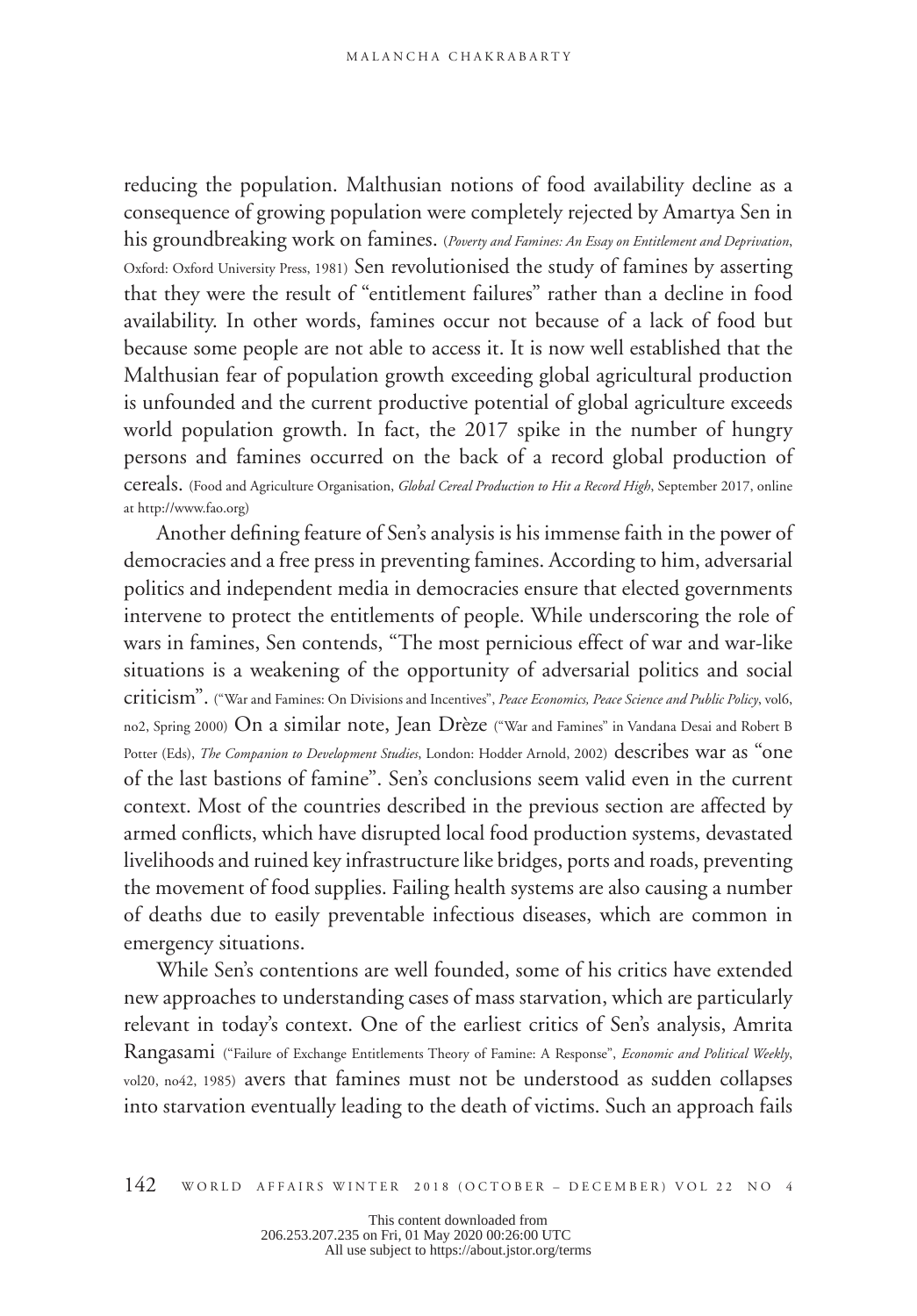to recognise the economic and sociopolitical determinants of those tragedies. She argues that the intervals between two famines must be studied in detail to understand their underlying reasons and why they recur in some countries. Rangasami's point is particularly valid for states in the Horn of Africa like Somalia, South Sudan and East Africa in general, which suffer from recurrent droughts and famines. Mamadou Baro and Tara F Deubel ("Persistent Hunger: Perspectives on Vulnerability, Famine and Food Security in Sub-Saharan Africa", *Annual Review of Anthropology*, vol35, 2006, pp521–38) also underscore the role of socioeconomic processes which increase the vulnerabilities of African households and erode their resilience to shocks like droughts and political conflicts. Their emphasis on structural vulnerabilities seems more appropriate in the context of African countries because most of them, as discussed in the previous section, have been afflicted by protracted conflicts and recurrent droughts, which have withered the ability of local communities to adapt to shocks. These countries are also characterised by endemic poverty and low agricultural productivity.

Given the continuum of hardships in famine-prone countries, William

Torry ("Social Science Research on Famine: A Critical Evaluation", *Human Ecology*, vol12, no3, 1984) argues against anthropometric measures of famines and questions regarding their onset. According to him, individuals and households affected by famines do not care about when the famine actually began. For them, a famine means stretching existing coping mechanisms. Moreover, he argues that sharp climatic reversals lead to famines only in regions where the underlying coping capacities of the populations are severely impaired due to poverty, under-nutrition and low agricultural

**It is now well established that the Malthusian fear of population growth exceeding global agricultural production is unfounded and the current productive potential of global agriculture exceeds world population growth. In fact, the 2017 spike in the number of hungry persons and famines occurred on the back of a record global production of cereals.**

productivity. His observations seem particularly true today in comparing the cases of East Africa and Australia. In the latter, New South Wales and Queensland have been undergoing the worst drought in living memory, crops have failed, the regions face acute water shortages and farmers are struggling to feed livestock but unlike East Africa millions are not dying of hunger.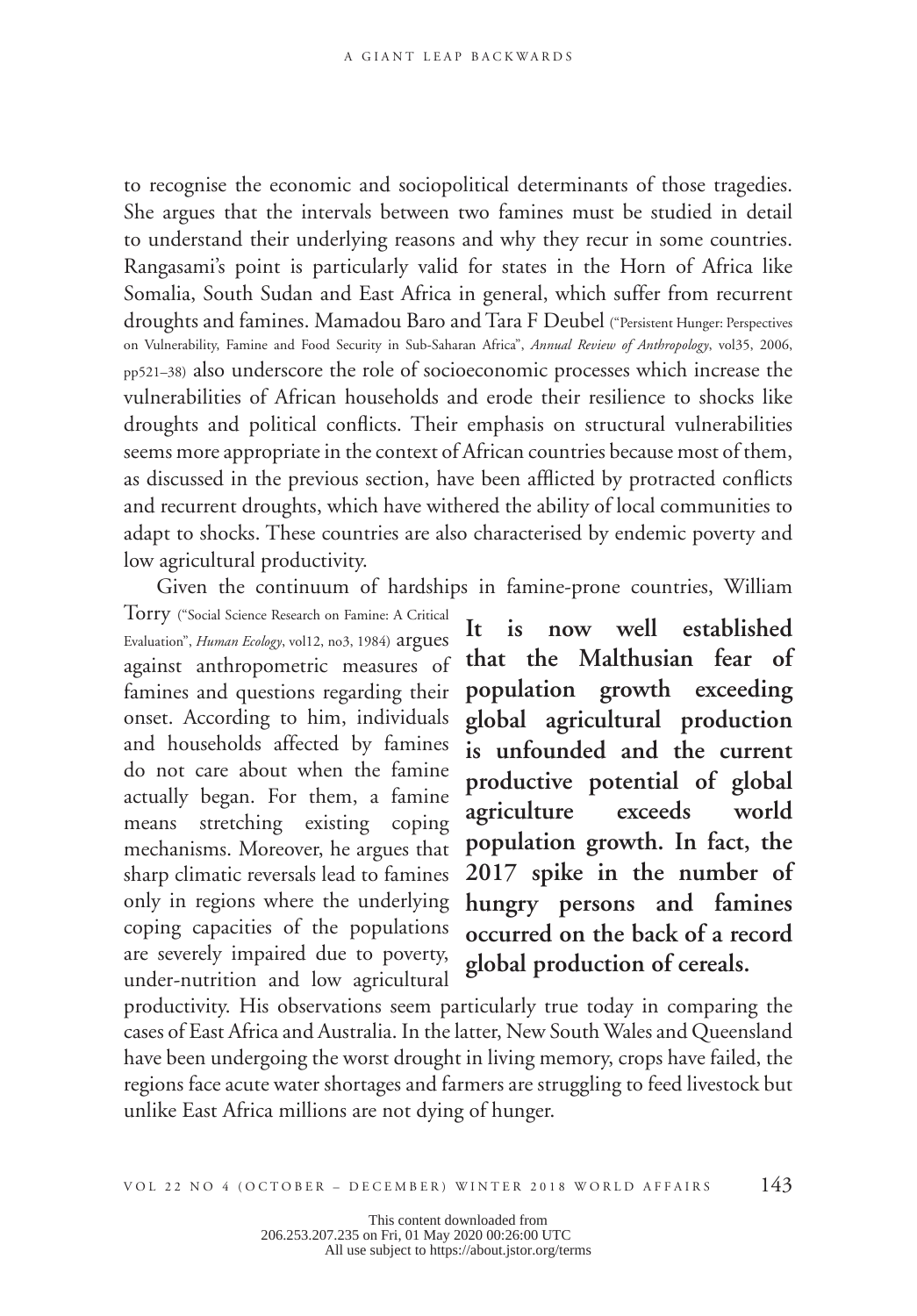A number of scholars have also found flaws in the overemphasis on economic reasons in Sen's explanation of food crises and a neglect of the politics behind mass starvation. His assertion that famines never occur in the context of functioning democracies and free press, though worthy, fails to recognise the complexities of global politics and the internal dynamics of many affected states like Afghanistan, Somalia, South Sudan, Syria and Yemen, despite them being characterised by weak or absent democratic institutions as found in Western democracies. Jenny Edkins ("Mass Starvations and the Limitations of Famine Theorising", *IDS Bulletin*, vol33, no4, 2002) emphasises the politics of mass starvation. She argues that instead of seeking answers to the causes of famines, one should try to find out who caused them because there are groups and individuals that gain from famines. According to her, famines are not failures of socioeconomic systems but actually a product of them. Similarly, noted expert Alex de Waal ("The Nazis Used It, We Use It: Alex de Waal on the Return of Famine as a Weapon of War", *London Review of Books*, vol39, no12, 2017) argues that famines are usually the consequences of political actions and often serve as weapons of war. In his words, "it is something people do to one another, like torture or murder". He gives various examples where hunger has been used as a tool in war—the Nazi plan to starve the Soviets, the starvation inflicted by the Japanese on the Chinese and Koreans during the world war, etc.

Unlike Sen who reposes faith in the ability of states to prevent and address famines, Edkins and de Waal do not have a particularly benign view of the state. In fact, state forces have in many ways contributed to the crises in some of the countries. The famine in South Sudan has been described as "governmentmade" because the administration has been killing its own people by denying humanitarian relief and targeting its own population. Sudanese officials impede the work of humanitarian workers by increasing the fees that nongovernmental organisations and other relief agencies have to pay to negotiate access to deliver aid. (Christine Monaghan, "In South Sudan, Denial of Humanitarian Aid is a War Tactic", *Reliefweb*, 2018, online at https://reliefweb.int) There have been instances where civilians have been out-rightly denied access to relief material while government and rebel forces routinely target the civilian population. Soldiers from forces on both sides also steal food from locals and raid cattle. Similarly, to recapture rebel towns, the Syrian government has repeatedly used the "surrender or starve" tactic, causing immense suffering to civilians who are often also hostages of insurgents and terrorists and deprived of food by them.

144 WORLD AFFAIRS WINTER 2018 (OCTOBER – DECEMBER) VOL 22 NO 4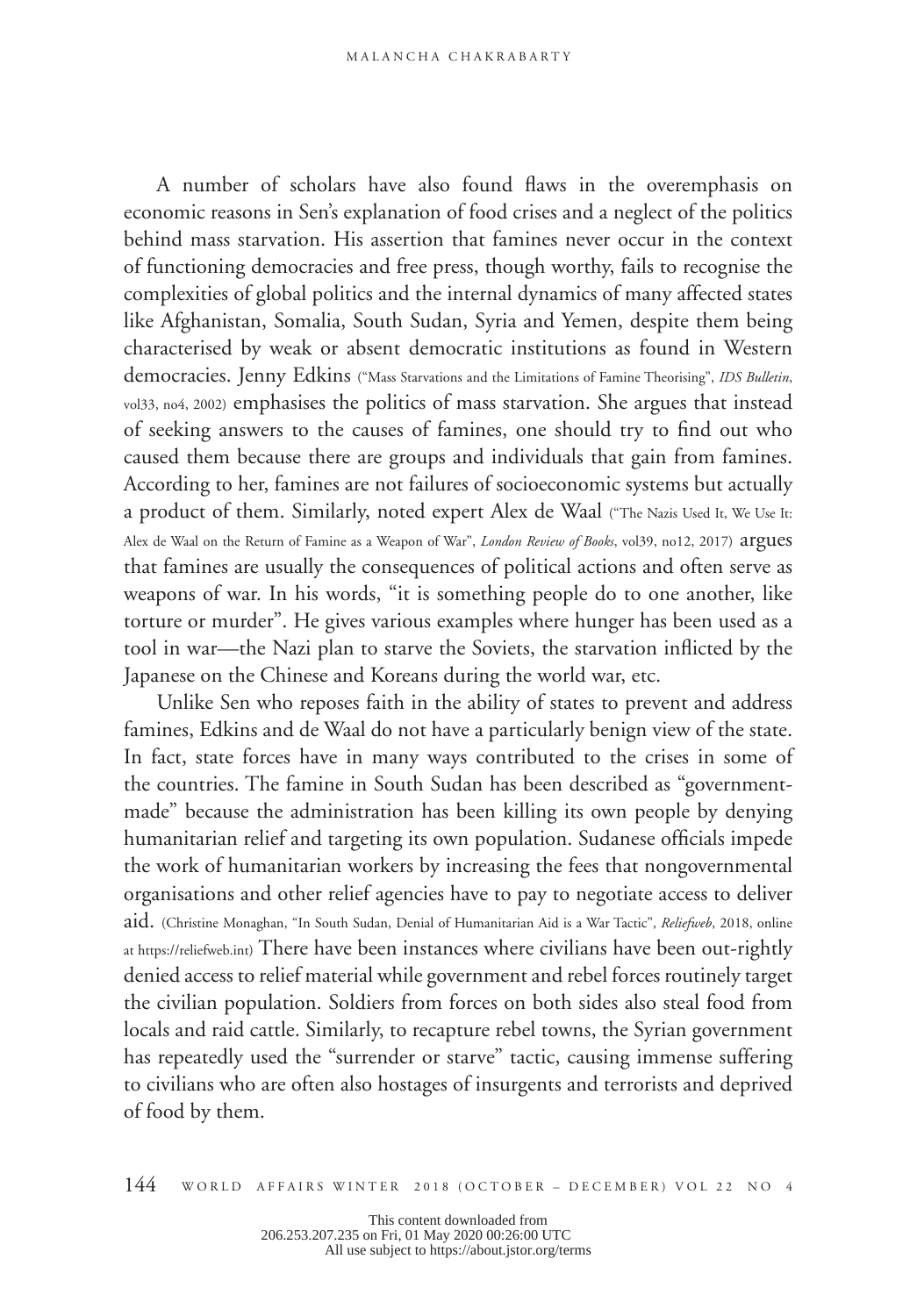Edkins also states that it is naïve to expect the international community to fight against mass starvation because famines are beneficial to some and those interests play a significant role in creating, perpetuating and ignoring cases of mass hunger. The crisis in Yemen, for instance has been partly abetted by the policies of countries like the United States of America (US) and the

United Kingdom (UK) by turning a blind eye to the pleas of their own humanitarian specialists. The US primarily views Yemen through the lens of counterterrorism as well as its own and Israel's war against Iran and provides support in the form of intelligence sharing, funding and refuelling facilities to the Saudi-led coalition. Washington has also sold arms worth billions of dollars to the governments of Saudi Arabia and the United Arab Emirates. Its funding of the Saudi-led air campaign in Yemen has led to many civilian casualties and

**The famine in South Sudan has been described as "governmentmade" because the administration has been killing its own people by denying humanitarian relief and targeting its own population.**  Sudanese officials impede the **work of humanitarian workers by increasing the fees that nongovernmental organisations and other relief agencies have to pay to negotiate access to deliver aid.**

severely damaged medical facilities and crucial infrastructure in the country. The pleas of humanitarian agencies to stop the offensive on the port of Hudeidah have been completely ignored by the coalition. The attack on the port has proved lethal for the starving millions in Yemen as the country imports about 80 per cent of its food requirements and the port handles the bulk of the cargo. Although, under the Geneva Conventions the destruction of objects critical for the survival of the civilian population is prohibited, humanitarian concerns have been completely disregarded. (Jane Fergusson, "Is Intentional Starvation the Future of War", *The New Yorker*, 11 July 2018, online at https://www.newyorker.com)

Two points from the above analysis are relevant in the current context. First, in some protracted armed conflicts, the parties involved have no respect for international law or humanitarian principles and hunger is used as a weapon of war. These are the main reasons behind the famine in Yemen and the near-famines in Nigeria, Somalia, South Sudan and Syria. In many ways, the hostilities in these countries are far more complex than the wars of yesteryears.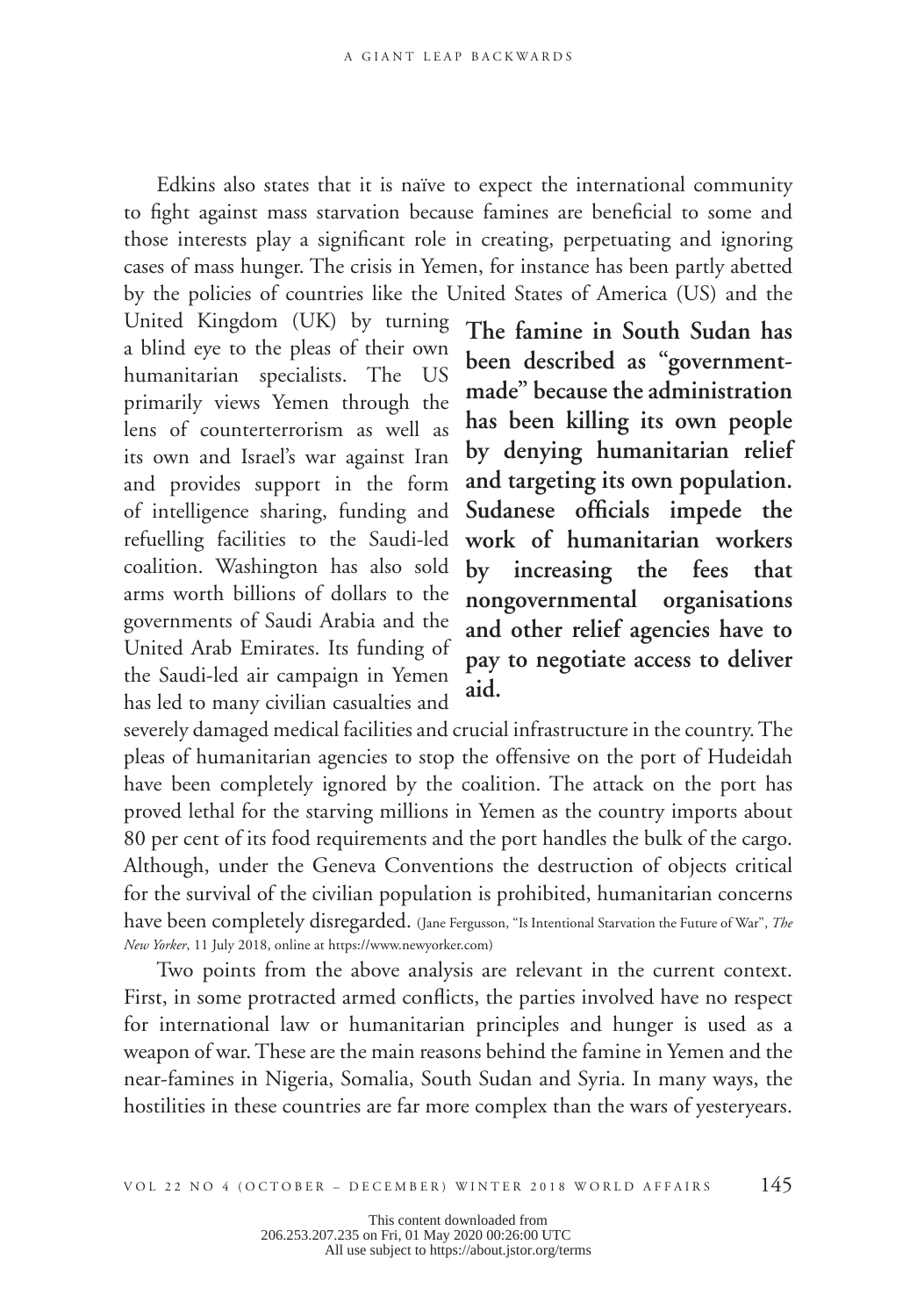Although, on the surface they seem to be less lethal than traditional conflicts, they are intractable and the continued violence over decades plays havoc with lives, food systems, livelihood opportunities and social relations. The mass exodus of people from conflict ridden regions to neighbouring countries adds to the stress on receiving nations. Second, famines should not be understood as discrete events and efforts must be made to address the underlying vulnerabilities of populations. The states detailed above have suffered decades of civil strife and their populations are extremely vulnerable. Climate change poses an additional stress on food security in these countries and its impact will be felt disproportionately by some of the poorest countries in Africa and in them by the most vulnerable sections of the population, namely indigenous people, marginal farmers, pastoralists, etc. The frequency and intensity of droughts are also likely to increase in the future.

#### THE WAY FORWARD

"Exacerbated by climate related shocks, conflicts seriously affect food security and are a cause of much of the increase in food insecurity". (Food and Agriculture Organisation, International Fund for Agricultural Development, the United Nations Children's Fund, World Food Programme and World Health Organisation, *The State of Food Security and Nutrition in the World: Building Resilience and Peace and Food Security*, 2017, online at http://www.fao.org)

The United Nations' Sustainable Development Goals Report 2018 (*ibid*) finds  $\perp$  conflict and climate change induced drought to be the two main reasons behind the increase in the number of undernourished people. The report acknowledges that working in conflict affected contexts cannot be business as usual but rather requires a conflict sensitive approach. The recommendations provided in the report highlight the need for supporting agriculture in conflict afflicted countries, the importance of creating better livelihood opportunities and addressing the special needs of children, displaced persons, women, etc. These recommendations though important for the development of conflict affected countries, especially to mitigate global hunger and for sustainable development, suffer from a major problem. That is, the report fails to mention the practicalities of achieving targets in conflict zones. A "conflict sensitive" approach, as recommended in the report is not an appropriate long-term solution

146 WORLD AFFAIRS WINTER 2018 (OCTOBER – DECEMBER) VOL 22 NO 4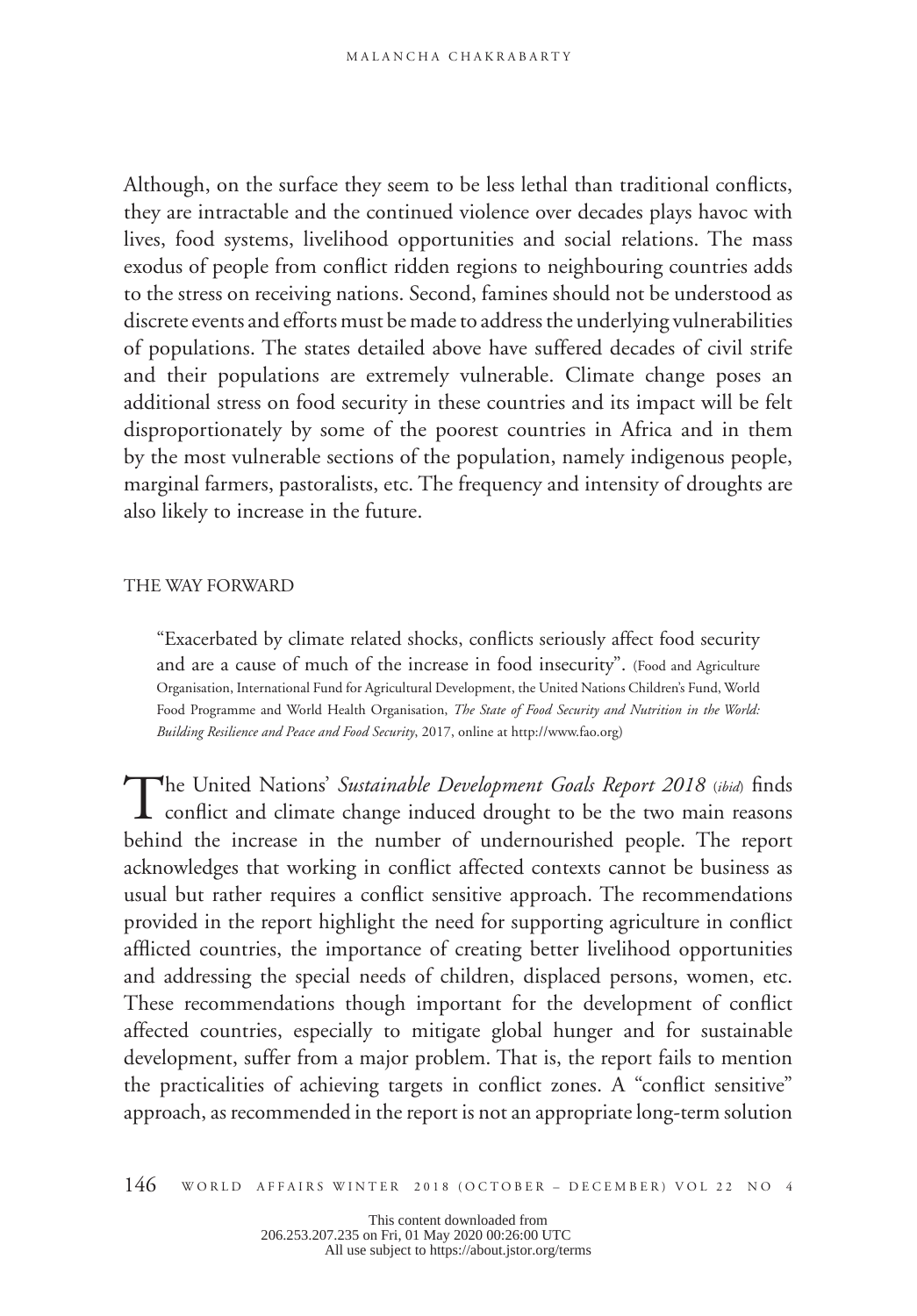to hunger crises with roots in intractable conflicts.

Thus, the Zero Hunger Goal cannot be achieved without addressing the underlying cause, which is conflict. In fact, none of the main Sustainable Development Goals—1 (No Poverty); 3 (Good Health and Well-Being); 4 (Quality Education); 5 (Gender Equality) or 6 (Clean Water and Sanitation) can be achieved without peace, stability, human rights and effective governance. The economic cost of violence and conflict on the world economy has been

estimated at about US\$14.3 trillion or about 14.3 per cent of the world gross domestic product. (Mahmoud Mohieldin, *Building Sustainable Peace for All: Synergies between the 2030 Agenda for Sustainable Development and Sustaining Peace*, United Nations General Assembly Event, 2017, online at https://www.un.org) Therefore, Sustainable Development Goal 16 (Peace, Justice and Strong Institutions) is at the heart of all goals without which sustainable development will not be possible. Sustained peace and stability, which is a prerequisite for sustainable development is achievable only through political solutions to

**Sustained peace and stability, which is a prerequisite for sustainable development is achievable only through political**  solutions to conflicts and they **thus hold the key to breaking the**  conflict–hunger cycle. Sustained **efforts to address the root causes**  of violence and conflict need to **be undertaken. Otherwise, the need for humanitarian aid will keep increasing.**

conflicts and they thus hold the key to breaking the conflict–hunger cycle. Sustained efforts to address the root causes of violence and conflict need to be undertaken. Otherwise, the need for humanitarian aid will keep increasing. Unfortunately, the recent actions of the most powerful countries of the world, notably the US and the UK do not inspire confidence. Not only have they gained by selling arms to the Saudi-led coalition in Yemen, they have done little to prevent the outright violations of international law and humanitarian principles by the coalition. Moreover, under the Donald Trump administration, the US has consistently reduced its aid budget.

In May 2018, members of the United Nations Security Council recognised the link between armed conflict and food insecurity and the imminent risk of famines threatening the lives of millions of persons. In a resolution, they condemned the use of starvation as a weapon of war and called for humanitarian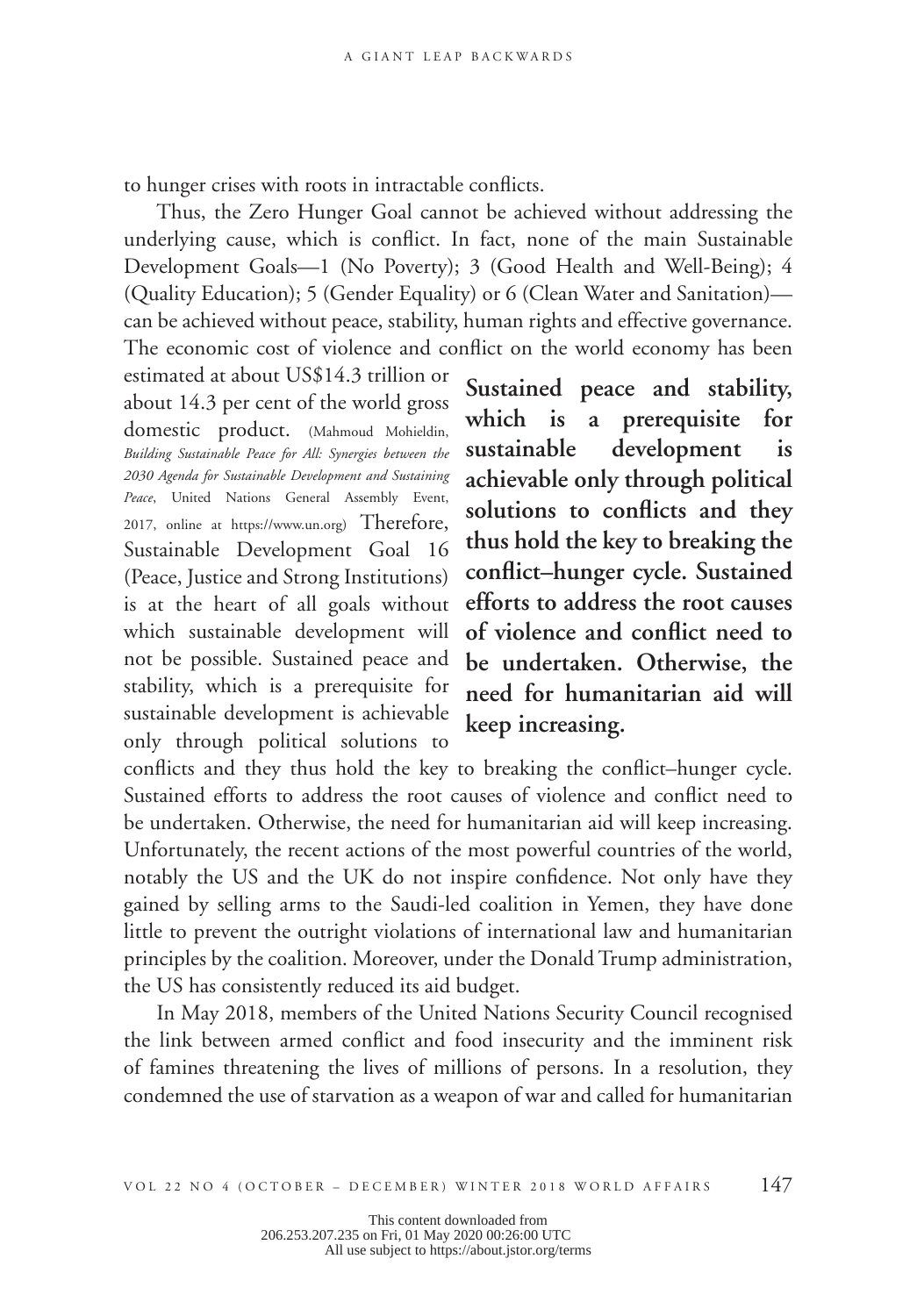personnel to be given unhindered access to civilians in conflict zones. Efforts to secure peace between the Iran backed Houthi rebels and the Saudi-led coalition were made by Martin Griffiths, the United Nations Special Envoy to Yemen. However, the failure of the Houthi delegation to appear for the peace talks in Geneva on 6 September 2018 shows that there is no easy way to end the suffering of the Yemeni people. Negotiations between conflicting parties however started in Sweden in early December. Sincere and sustained efforts are required to broker a peace deal between the two sides before a national unity government can be formed in Yemen. Similarly, efforts must be made to bring about political resolutions to the conflict in Syria and other armed conflicts around the world. Such solutions are impossible without political will, which cannot come about without accountability for the perpetrators of war crimes. Alex de Waal (*More than Malnutrition: Famine as Social Crisis*, International Peace Institute Global Observatory, 28 April 2017, online at https://theglobalobservatory.org) suggests the formation of a panel to examine each episode of mass starvation to find answers to questions of what led to the famines and who was responsible with the findings reported to the United Nations Security Council.

In addition to peace and security, prioritising adaptation to climate change is critical to eliminating global hunger as climate change poses a significant threat to global food security. According to the World Meteorological Organisation, the five-year global temperature from 2013 to 2017 was the highest on record and 2017 was one of the three warmest years ever. The adverse impacts of climate change on desertification, food production, food systems, livelihoods, etc are already well established. Eradicating hunger requires bold efforts to improve the ability of people to adapt to climate change, particularly in the poorest regions of the world most vulnerable to the phenomenon, such as East Africa. Therefore, climate change must feature prominently in the discourse on the Zero Hunger Goal and thus goal 13 (Climate Action) "to take urgent action to combat climate change and its impacts" is central. For developing countries to adapt to climate change, developed nations need to honour the Paris Accord commitment of providing US\$100 billion a year from 2020. However, developed countries are still debating on what should count as climate finances. It is important to recognise that the Paris Agreement cannot be implemented without funding. In addition, global political leaders must understand that the bulk of adaptation needs lie in the agricultural sector of developing countries.